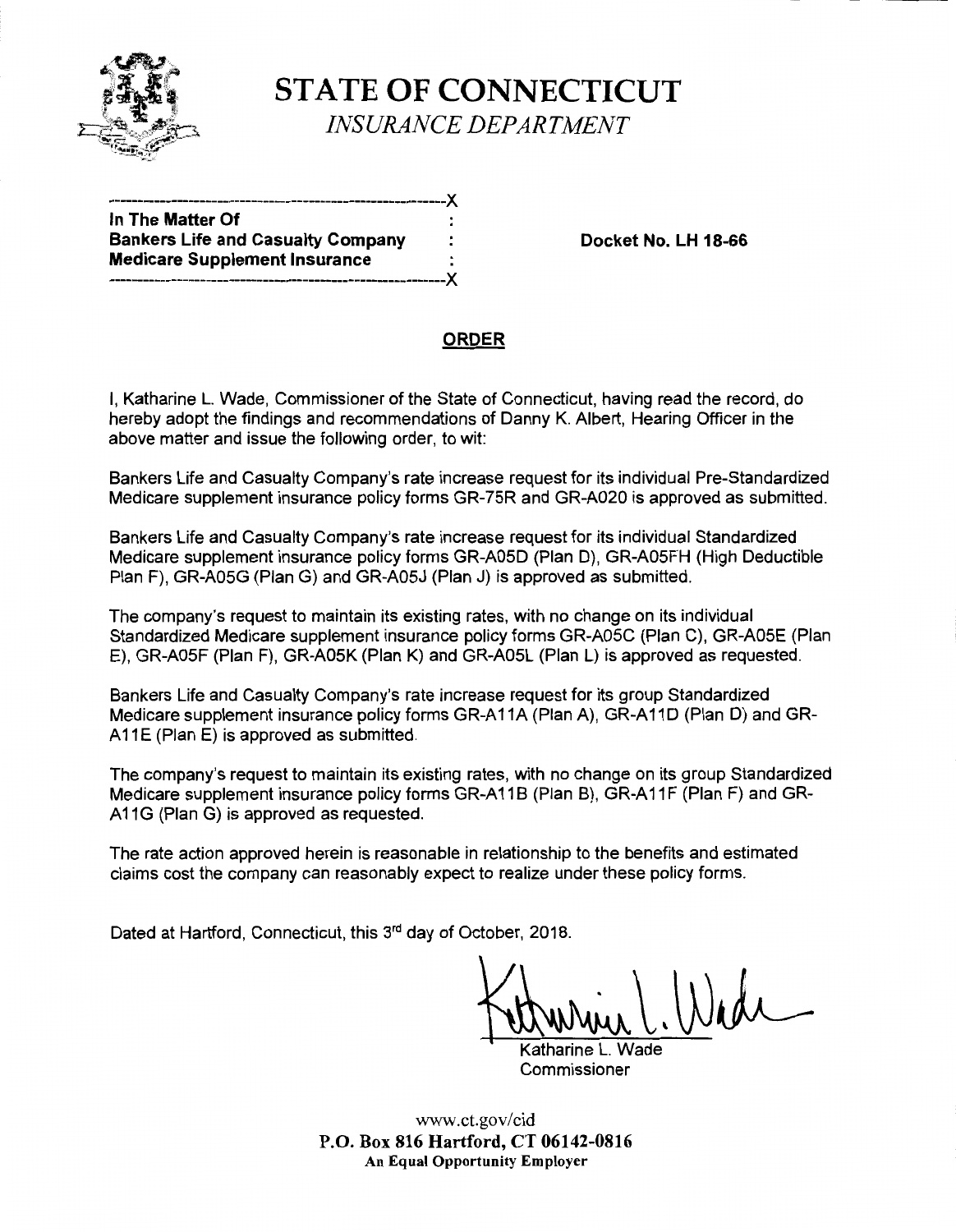

**STATE OF CONNECTICUT**  *INSURANCE DEPARTMENT* 

-------------------------------------------------)( **In The Matter Of**  Bankers Life and Casualty Compa : Docket No. LH 18-66 **Medicare Supplement lnsuran**  -------------------------------------------------)(

### **PROPOSED FINAL DECISION**

### I. **INTRODUCTION**

The Insurance Commissioner of the State of Connecticut is empowered to review rates charged for individual and group Medicare supplement policies sold to any resident of this State who is eligible for Medicare. The source for this regulatory authority is contained in Chapter 700c and Section 38a-495a of the Connecticut General Statutes.

After due notice, a hearing was held at the Insurance Department in Hartford, CT on Tuesday, September 25, 2018, to consider whether or not the rate increases requested by Bankers Life and Casualty Company on its Medicare supplement insurance business should be approved.

No members from the general public attended the hearing.

No company representatives from Bankers Life and Casualty Company attended the hearing.

The hearing was conducted in accordance with the requirements of Section 38a-474, Connecticut General Statutes, the Uniform Administrative Procedures Act, Chapter 54 of Section 38a-8-1 et seq. of the Regulations of Connecticut State Agencies.

A Medicare supplement policy is a private health insurance policy sold on an individual or group basis, which provides benefits that are additional to the benefits provided by Medicare. For many years Medicare supplement policies have been highly regulated under both state and federal law to protect the interests of persons eligible for Medicare who depend on these policies to provide additional coverage for the costs of health care.

Effective December 1, 2005, Connecticut amended its program of standardized Medicare supplement policies in accordance with Section 38a-496a of the Connecticut General Statutes, and Sections 38a-495a-1 through 38a-495a-21 of the Regulations of Connecticut Agencies. This program, which conforms to federal requirements, provides a "core" package of benefits known as Plan A. Insurers may also offer any one or more of eleven other plans (Plans B through N).

Effective January 1, 2006, in accordance with Section 38a-495c of the Connecticut General Statutes (as amended by Public Act 05-20) premiums for all Medicare supplement policies in the state must use community rating. Rates for Plans A through N must be computed without regard to age, gender, previous claims history or the medical condition of any person covered by a Medicare supplement policy or certificate.

> www.ct.gov/cid **P.O. Box 816 Hartford, CT 06142-0816 An Equal Opportunity Employer**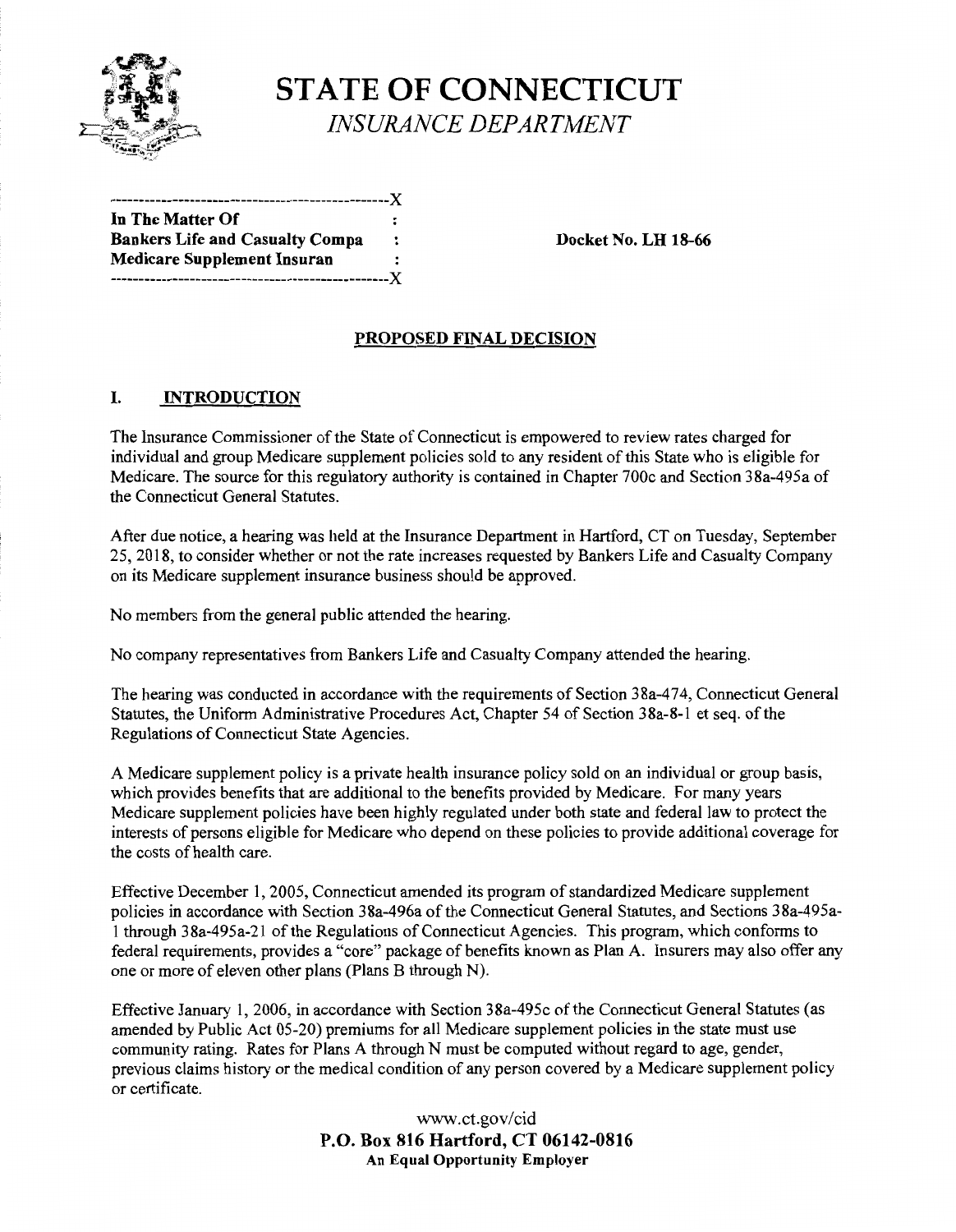The statute provides that coverage under Plans A through N may not be denied on the basis of age, gender, previous claims history or the medical condition of any covered person. Insurers may exclude benefits for losses incurred within six months from the effective date of coverage based on a pre-existing condition.

Effective October I, 1998, carriers that offer Plan B or Plan C must make these plans as well as Plan A, available to all persons eligible for Medicare by reason of disability.

Insurers must also make the necessary arrangements to receive notice of all claims paid by Medicare for their insureds so that supplement benefits can be computed and paid without requiring insureds to file claim forms for such benefits. This process of direct notice and automatic claims payment is commonly referred to as "piggybacking" or "crossover".

Sections 38a-495 and 38a-522 ofthe Connecticut General Statutes, and Section 38a-495a-I0 of the Regulations of Connecticut Agencies, state that individual and group Medicare supplement policies must have anticipated loss ratios of 65% and 75%, respectively. Under Sections 38a-495-7 and 38a-495a-10 of the Regulations of Connecticut Agencies, filings for rate increases must demonstrate that actual and expected losses in relation to premiums meet these standards, and anticipated loss ratios for the entire future period for which the requested premiums are calculated to provide coverage must be expected to equal or exceed the appropriate loss ratio standard.

Section 38a-473 of the Connecticut General Statutes provides that no insurer may incorporate in its rates for Medicare supplement policies factors for expenses that exceed 150% of the average expense ratio for that insurer's entire written premium for all lines of health insurance for the previous calendar year.

### **II. FINDING OF FACT**

After reviewing the exhibits entered into the record ofthis proceeding, the testimony of the witnesses, and utilizing the experience, technical competence and specialized knowledge of the Insurance Department, the undersigned makes the following findings of fact:

- I. Bankers Life and Casualty submitted a rate increase request of 4.0% for individual pre-standardized policy forms GR-75R and GR-A020.
- 2. The proposed rates are expected to satisfy the Connecticut regulatory loss ratio requirement of 65%.
- 3. The proposed rates are intended to be effective through year-end 2019.
- 4. Bankers certified that their expense factors are in compliance with Section 38a-473, C.G.S ..
- 5. The company is complying with subsection (e) of section 38a-495c, C.G.S., relative to the automatic claim-processing requirement (crossover/piggybacking).
- 6. The last rate increase approved for these forms was 4.0%, effective 1/1/17.
- 7. For policy form GR-A020 there were 1,094 policies nationwide and 44 policies in Connecticut as of 6/30/18, and for policy form GR-75R there were 1,232 policies nationwide and 21 policies in Connecticut as of 6/30/18.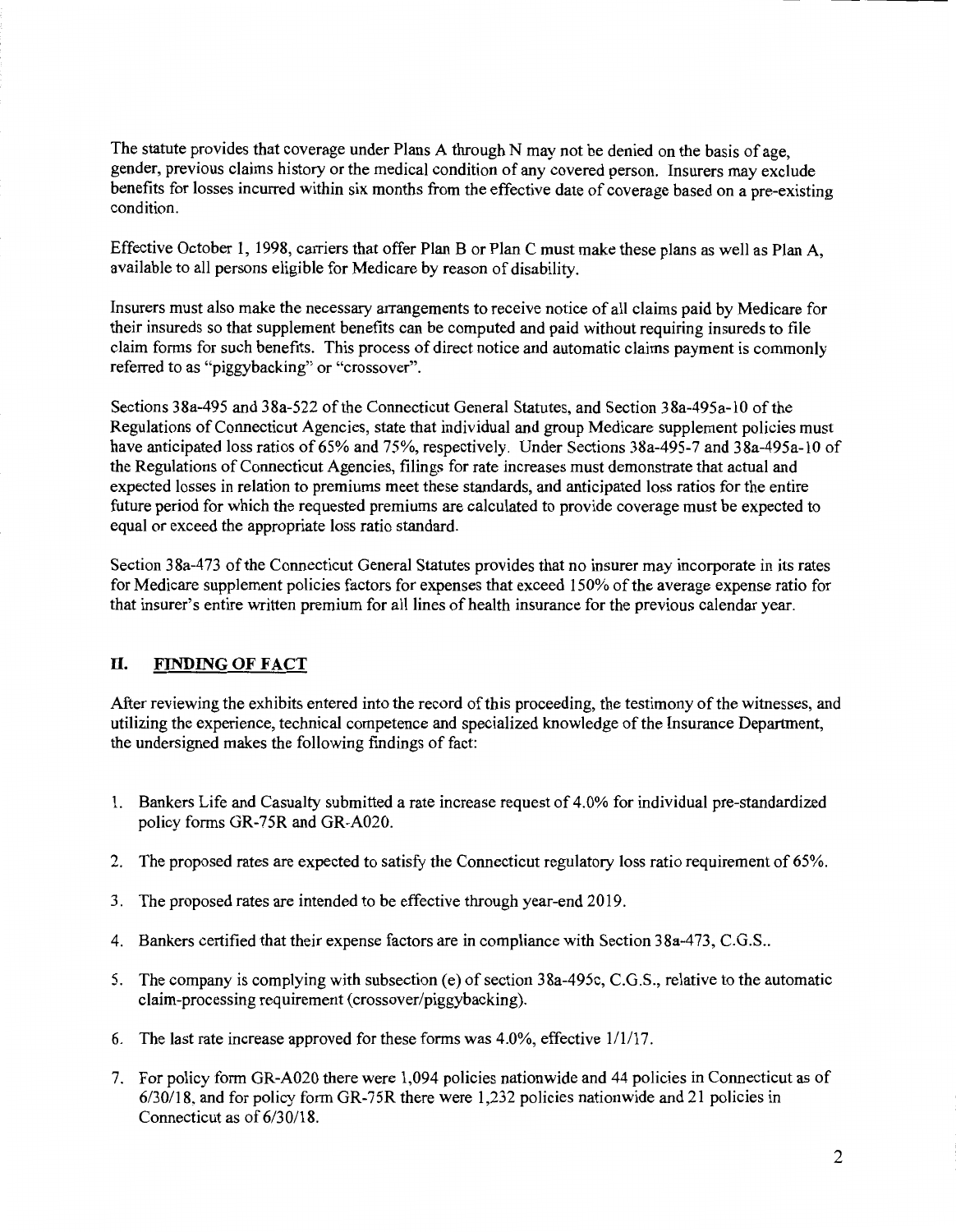- 8. Combined loss ratio experience for policy forms GR-75R and GR-A020 in Connecticut for 2015, 2016, 2017 and inception-to-date are 55.3%, 59.9%, 55.6% and 70.4%, respectively. Combined nationwide experience for 2015, 2016, 2017 and inception-to-date are 72.8%, 75.8%, 79.8% and 62.5% respectively.
- 9. Bankers' is using trend of 4.0% for future claim projections.
- 10. Bankers Life and Casualty's 2018 Medicare supplement rate filing proposal is in compliance with the requirements ofregulation 38a-474 as it applies to the contents ofthe rate submission as well as the actuarial memorandum.

## III. RECOMMENDATION

Recommend that the 4.0% rate change for forms GR-A020 and GR-75R be approved as submitted. The rate changes are reasonable in relationship to the benefits, estimated claim costs and the anticipated loss ratios the company expects to realize on this business.

## IV. **FINDING OF FACT**

After reviewing the exhibits entered into the record of this proceeding, the testimony of the witnesses, and utilizing the experience, technical competence and specialized knowledge of the Insurance Department, the undersigned makes the following findings of fact:

1. Bankers Life and Casualty submitted rate increase proposals for the following Medicare supplement policy forms:

> Individual Standardized Policy Forms GR-A05C through GR-A05G Individual Standardized Policy Forms GR-A05J through GR-A05L Individual Standardized Policy Form GR-A05FH

- 2. The proposed rates for these policy forms are expected to satisfy the Connecticut regulatory loss ratio requirement of 65%.
- 3. The proposed rates are intended to be effective through year-end 2019.
- 4. Bankers certified that their expense factors are in compliance with Section 38a-473, C.G.S..
- 5. The company is complying with subsection (e) of section 38a-495c, C.G.S., relative to the automatic claim-processing requirement (crossover/piggybacking).
- 6. Bankers Life and Casualty has requested the following rate increases for these forms:

| Plan | Rate Increase |
|------|---------------|
| D    | 10.3%         |
| FH   | 2.0%          |
| G    | 10.3%         |
| Т    | 10.3%         |

Bankers' is also requesting no rate increase for Plans C, E, F, K and L.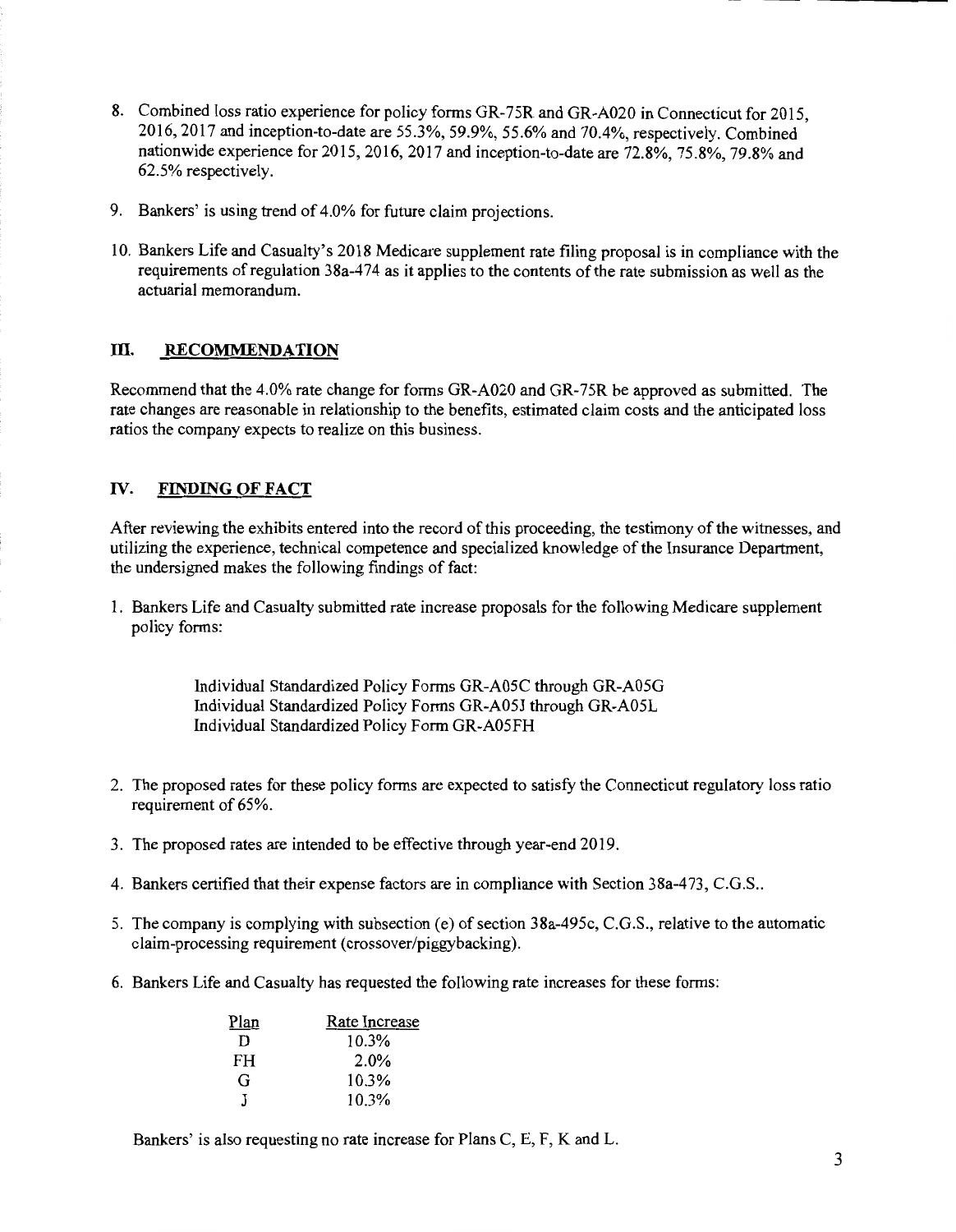- 7. The last rate increase approved for these forms was 6.0%, 2.0%, and 4.0% for Plans FH, G, and L, respectively, effective 1/1/2018.
- 8. The following are in-force counts on a nationwide basis as well as Connecticut specific as of 6/2018 by plan:

| <u>Plan</u>   | Connecticut    | Nationwide |
|---------------|----------------|------------|
| $\mathcal{C}$ |                | 835        |
| D             |                | 704        |
| E             | 33             | 852        |
| F             | 8              | 1,500      |
| FH            | 436            | 871        |
| G             |                | 108        |
| J             | 44             | 7,590      |
| K             | $\overline{2}$ | 66         |
|               |                | 191        |
| Total         | 539            | 12,717     |

9. The 2015, 2016, 2017 and inception-to-date loss ratios on a nationwide basis, by plan, are as follows:

| Plan  | 2015   | 2016  | 2017  | Inception |
|-------|--------|-------|-------|-----------|
| C     | 62.4%  | 62.8% | 64.0% | 72.0%     |
| D     | 77.1%  | 88.2% | 89.7% | 73.6%     |
| E     | 55.4%  | 57.0% | 57.1% | 67.7%     |
| F     | 60.0%  | 63.9% | 66.0% | 64.6%     |
| FH    | 53.7%  | 62.8% | 67.2% | 58.9%     |
| G     | 120.3% | 97.7% | 68.1% | 68.2%     |
| J     | 65.5%  | 65.8% | 64.5% | 67.0%     |
| K     | 57.7%  | 69.0% | 56.7% | 58.3%     |
|       | 76.4%  | 76.7% | 60.5% | 72.2%     |
| Total | 64.1%  | 65.8% | 65.2% | 68.8%     |

10. The 2015, 2016, 2017 and inception-to-date loss ratios for Connecticut, by plan, are as follows:

| 2015  | 2016   | 2017  | Inception |
|-------|--------|-------|-----------|
| 33.0% | 31.6%  | 43.0% | 78.9%     |
| 86.8% | 42.0%  | 71.4% | 69.0%     |
| 39.4% | 45.2%  | 40.8% | 76.3%     |
| 62.3% | 64.8%  | 34.9% | 67.6%     |
| 51.1% | 67.7%  | 62.4% | 70.8%     |
| 60.1% | 74.6%  | 68.4% | 73.0%     |
| 48.3% | 43.4%  | 69.9% | 72.1%     |
| 84.6% | 49.1%  | 48.8% | 55.0%     |
| 73.9% | 110.9% | 41.9% | 66.6%     |
| 50.9% | 57.0%  | 58.3% | 76.4%     |
|       |        |       |           |

11. These forms were marketed through Bankers Life & Casualty's licensed agents and brokers.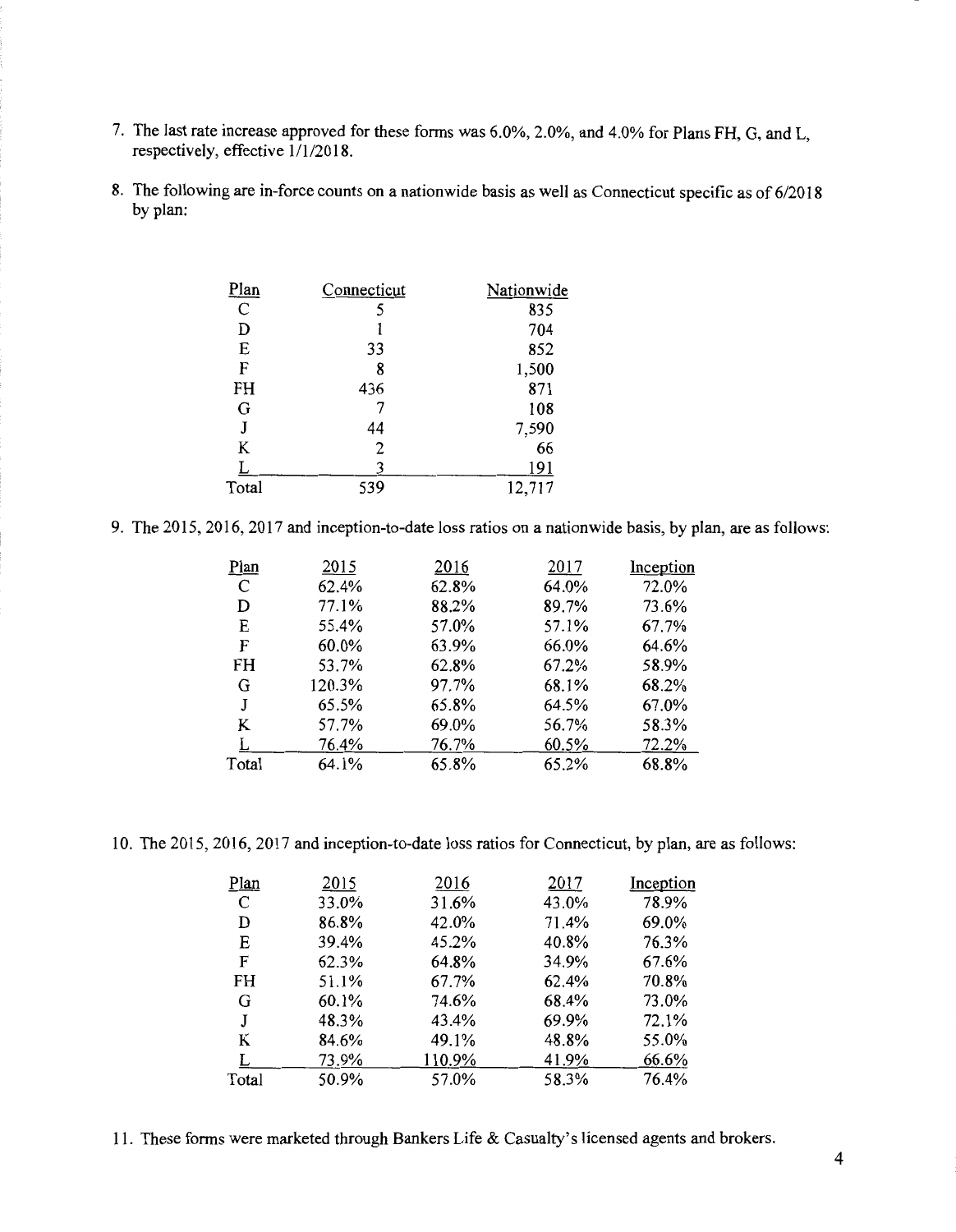- 12. Plans A, B, and C were made available to disabled Medicare beneficiaries.
- 13. Bankers Life and Casualty's 2017 Medicare supplement rate filing proposal is in compliance with the requirements of regulation 38a-474 as it applies to the contents of the rate submission as well as the actuarial memorandum.

#### **V. RECOMMENDATION**

Below is a summary of proposed and recommended rate increases for these forms:

| Plan | Proposed | Recommend |
|------|----------|-----------|
| D    | 10.3%    | 10.3%     |
| FH.  | 2.0%     | $2.0\%$   |
| G    | $10.3\%$ | 10.3%     |
|      | $10.3\%$ | 10.3%     |

Recommend no increases for Plans C, E, F, Kand L, as requested.

For Plans D, FH, G and J the rate changes are reasonable in relationship to the benefits, estimated claim cost and the anticipated loss ratio the company expects to realize on this business.

#### **VI. FINDING OF FACT**

After reviewing the exhibits entered into the record of this proceeding, the testimony of the witnesses, and utilizing the experience, technical competence and specialized knowledge ofthe Insurance Department, the undersigned makes the following findings of fact:

1. Bankers Life and Casualty has requested the following rate increases for policy forms GP-Al 1 & GP-All-CT:

| Plan | Rate Increase |
|------|---------------|
| A    | 10.3%         |
| Ð    | 10.3%         |
| E.   | 10.3%         |

- 2. Bankers is also requesting that the rates remain the same for Plans B, F and G.
- 3. These proposed rates are expected to satisfy the Connecticut regulatory loss ratio requirement of 75% for group policy forms.
- 4. The proposed rates are intended to be effective through year-end 2019.
- 5. Bankers certified that their expense factors are in compliance with Section 38a-473, C.G.S ..
- 6. The company is complying with subsection (e) of section 38a-495c, C.G.S., relative to the automatic claim-processing requirement (crossover/piggybacking).
- 7. The last rate increases approved for these are 8.5% in 2006 for Plan A, 4.5% in 2014 for Plan B, 2.0% in 2018 for Plan D, 4.0% in 2018 for Plan E, 2.5% in 2014 for Plan F, and 5.0% in 2011 for Plan G.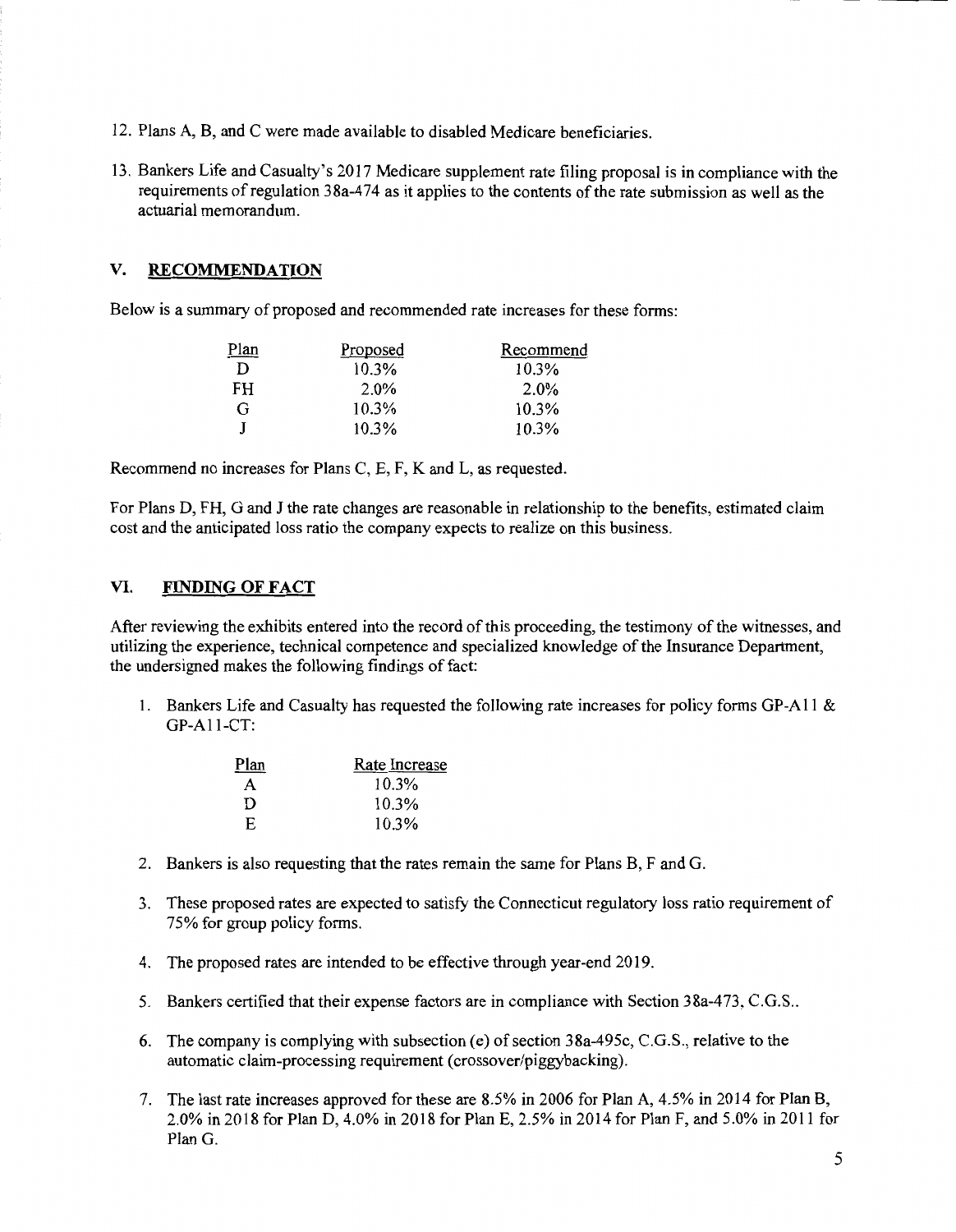8. The following are in-force counts on a nationwide basis as well as Connecticut specific as of 6/30/18 by plan:

| Plan  | Connecticut | Nationwide |
|-------|-------------|------------|
| A     |             | 78         |
| B     | 2           | 123        |
| D     | 16          | 768        |
| E     | 15          | 452        |
| F     | 2           | 2,885      |
| G     |             | 1,096      |
| Total | 40          | 5,402      |

9. The 2015, 2016, 2017 and inception-to-date loss ratios for Connecticut, by plan, are as follows:

| Plan  | 2015  | 2016  | 2017  | Inception |
|-------|-------|-------|-------|-----------|
| A     | 60.1% | 32.5% | 25.2% | 60.5%     |
| B     | 50.1% | 9.8%  | 1.9%  | 128.0%    |
| D     | 98.5% | 51.6% | 40.8% | 83.5%     |
| E.    | 53.5% | 46.9% | 67.5% | 76.8%     |
| F     | 84.6% | 65.2% | 70.6% | 84.4%     |
| G     | 64.0% | 57.5% | 35.0% | 73.1%     |
| Total | 72.0% | 50.1% | 52.7% | 80.0%     |

10. The 2015, 2016, 2017 and inception-to-date loss ratios on a nationwide basis, by plan, are as follows:

| Plan  | 2015  | 2016  | 2017   | Inception |
|-------|-------|-------|--------|-----------|
| A     | 76.6% | 93.0% | 118.0% | 71.2%     |
| в     | 71.3% | 77.6% | 81.6%  | 73.2%     |
| D     | 84.8% | 82.5% | 78.4%  | 74.7%     |
| Е     | 83.7% | 85.7% | 90.2%  | 73.8%     |
| F     | 90.2% | 87.5% | 87.8%  | 76.1%     |
| G     | 84.6% | 85.9% | 88.3%  | 74.7%     |
| Total | 87.1% | 86.1% | 86.7%  | 75.1%     |

- 11. Rate increases are requested due to poorer than anticipated experience, claim cost trend increases and benefit cost inflation.
- 12. These forms were marketed through Bankers Life & Casualty's licensed agents and brokers.
- 13. Bankers Life and Casualty's 2018 Medicare supplement rate filing proposal is in compliance with the requirements of regulation 38a-474 as it applies to the contents of the rate submission as well as the actuarial memorandum.